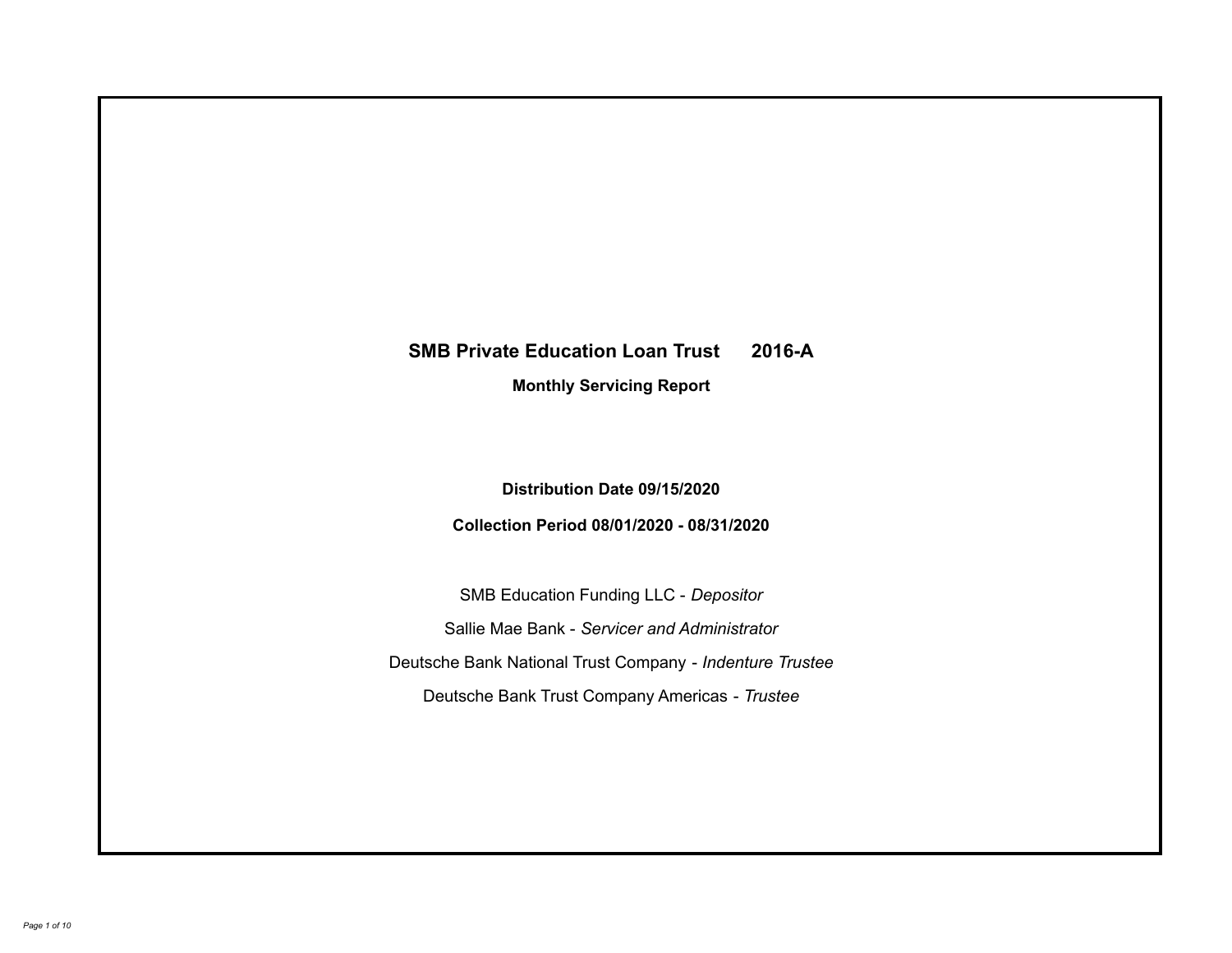| Α | <b>Student Loan Portfolio Characteristics</b>                  | <b>Settlement Date</b><br>05/26/2016 | 07/31/2020           | 08/31/2020           |
|---|----------------------------------------------------------------|--------------------------------------|----------------------|----------------------|
|   | <b>Principal Balance</b>                                       | \$585,861,635.84                     | \$312,571,273.23     | \$307,151,100.31     |
|   | Interest to be Capitalized Balance                             | 32,367,510.93                        | 12,383,429.48        | 12,552,140.61        |
|   | Pool Balance                                                   | \$618,229,146.77                     | \$324,954,702.71     | \$319,703,240.92     |
|   | Weighted Average Coupon (WAC)                                  |                                      |                      |                      |
|   | WAC1 (Contractual Interest Rate on the Loan)                   | 8.26%                                | 8.34%                | 8.34%                |
|   | WAC2 (Average of Applicable Interest Rate)                     | 8.23%                                | 7.78%                | 7.79%                |
|   | WAC3 (Average of Actual Interest Rate)                         | 8.16%                                | 7.70%                | 7.71%                |
|   | Weighted Average Remaining Term                                | 134.18                               | 126.26               | 126.17               |
|   | Number of Loans                                                | 53,959                               | 29,033               | 28,546               |
|   | Number of Borrowers                                            | 52,283                               | 28,011               | 27,548               |
|   | Pool Factor<br>Since Issued Total Constant Prepayment Rate (1) |                                      | 0.525621777<br>9.76% | 0.517127416<br>9.72% |
|   |                                                                |                                      |                      |                      |
| B | <b>Debt Securities</b><br><b>Cusip/Isin</b>                    | 08/17/2020                           |                      | 09/15/2020           |
|   | A2A<br>78449FAB7                                               | \$109,909,339.87                     |                      | \$107,632,711.83     |
|   | A2B<br>78449FAC5                                               | \$67,558,952.03                      |                      | \$66,159,556.81      |
|   | 78449FAD3<br>B                                                 | \$50,000,000.00                      |                      | \$50,000,000.00      |
|   |                                                                |                                      |                      |                      |
| C | <b>Certificates</b><br><b>Cusip/Isin</b>                       | 08/17/2020                           |                      | 09/15/2020           |
|   | 78449F101<br>Residual                                          | \$100,000.00                         |                      | \$100,000.00         |
|   |                                                                |                                      |                      |                      |
| D | <b>Account Balances</b>                                        | 08/17/2020                           |                      | 09/15/2020           |
|   | Reserve Account Balance                                        | \$1,557,854.00                       |                      | \$1,557,854.00       |
|   |                                                                |                                      |                      |                      |
| Е | <b>Asset / Liability</b>                                       | 08/17/2020                           |                      | 09/15/2020           |
|   | Overcollateralization Percentage                               | 30.00%                               |                      | 30.00%               |
|   | Specified Overcollateralization Amount                         | \$97,486,410.81                      |                      | \$95,910,972.28      |
|   | Actual Overcollateralization Amount                            | \$97,486,410.81                      |                      | \$95,910,972.28      |

(1) For additional information, see 'Since Issued CPR Methodology' found on page 11 of this report.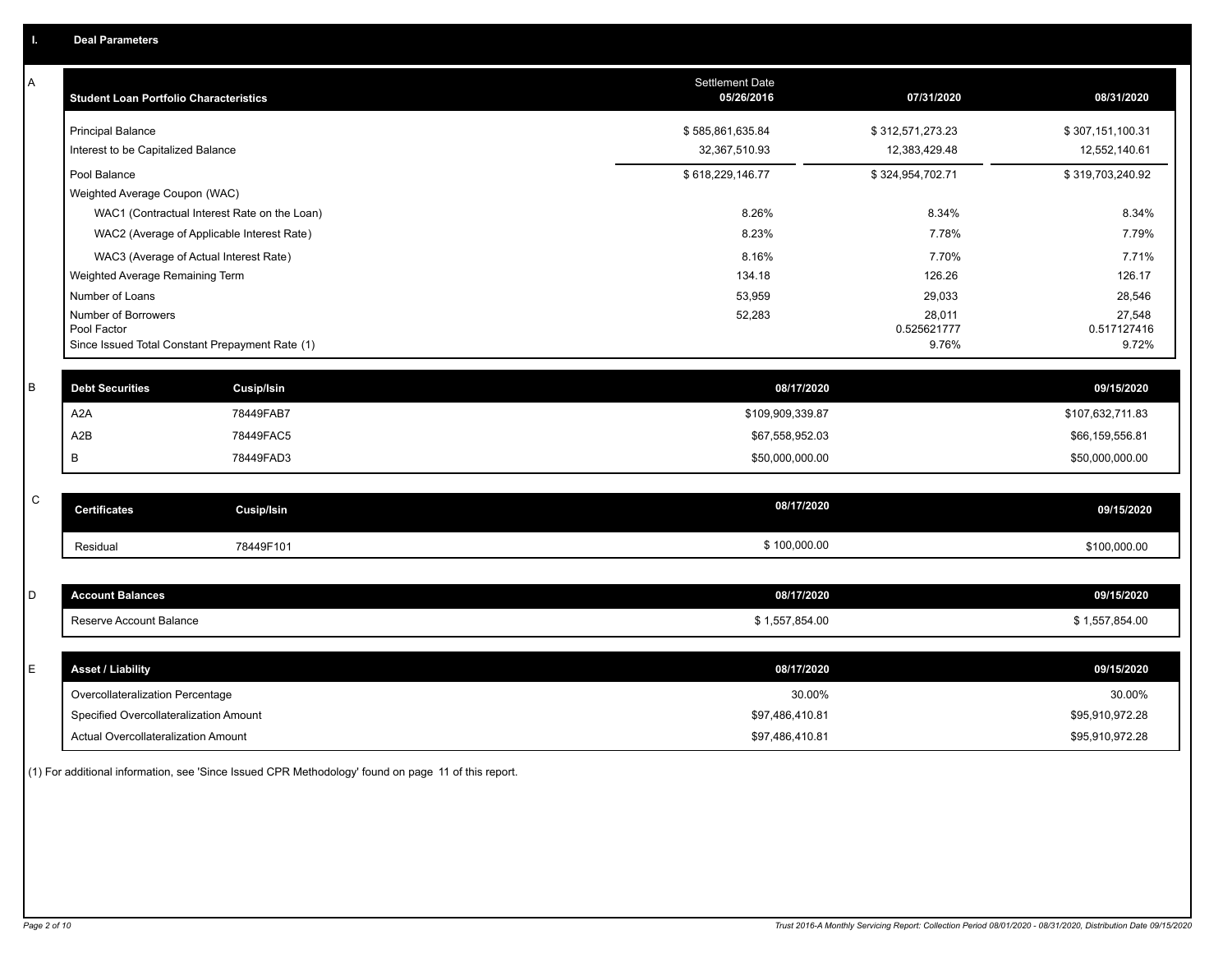# **II. 2016-A Trust Activity 08/01/2020 through 08/31/2020**

| Α | <b>Student Loan Principal Receipts</b>                           |                |  |
|---|------------------------------------------------------------------|----------------|--|
|   | <b>Borrower Principal</b>                                        | 5,238,093.27   |  |
|   | <b>Consolidation Activity Principal</b>                          | 0.00           |  |
|   | Seller Principal Reimbursement                                   | 0.00           |  |
|   | Servicer Principal Reimbursement                                 | 0.00           |  |
|   | Delinquent Principal Purchases by Servicer                       | 0.00           |  |
|   | <b>Other Principal Deposits</b>                                  | 23,410.51      |  |
|   | <b>Total Principal Receipts</b>                                  | \$5,261,503.78 |  |
| В | <b>Student Loan Interest Receipts</b>                            |                |  |
|   | Borrower Interest                                                | 1,613,273.78   |  |
|   | <b>Consolidation Activity Interest</b>                           | 0.00           |  |
|   | Seller Interest Reimbursement                                    | 0.00           |  |
|   | Servicer Interest Reimbursement                                  | 0.00           |  |
|   | Delinquent Interest Purchases by Servicer                        | 0.00           |  |
|   | <b>Other Interest Deposits</b>                                   | 11.52          |  |
|   | <b>Total Interest Receipts</b>                                   | \$1,613,285.30 |  |
| C | <b>Recoveries on Realized Losses</b>                             | \$32,011.19    |  |
| D | <b>Investment Income</b>                                         | \$136.08       |  |
| Е | <b>Funds Borrowed from Next Collection Period</b>                | \$0.00         |  |
| F | <b>Funds Repaid from Prior Collection Period</b>                 | \$0.00         |  |
| G | Loan Sale or Purchase Proceeds                                   | \$0.00         |  |
| н | Initial Deposits to Distribution Account                         | \$0.00         |  |
|   | <b>Excess Transferred from Other Accounts</b>                    | \$0.00         |  |
| J | <b>Borrower Benefit Reimbursements</b>                           | \$0.00         |  |
| Κ | <b>Other Deposits</b>                                            | \$0.00         |  |
| L | <b>Other Fees Collected</b>                                      | \$0.00         |  |
| М | <b>AVAILABLE FUNDS</b>                                           | \$6,906,936.35 |  |
| N | Non-Cash Principal Activity During Collection Period             | \$(158,669.14) |  |
| O | Aggregate Purchased Amounts by the Depositor, Servicer or Seller | \$23,422.03    |  |
| P | Aggregate Loan Substitutions                                     | \$0.00         |  |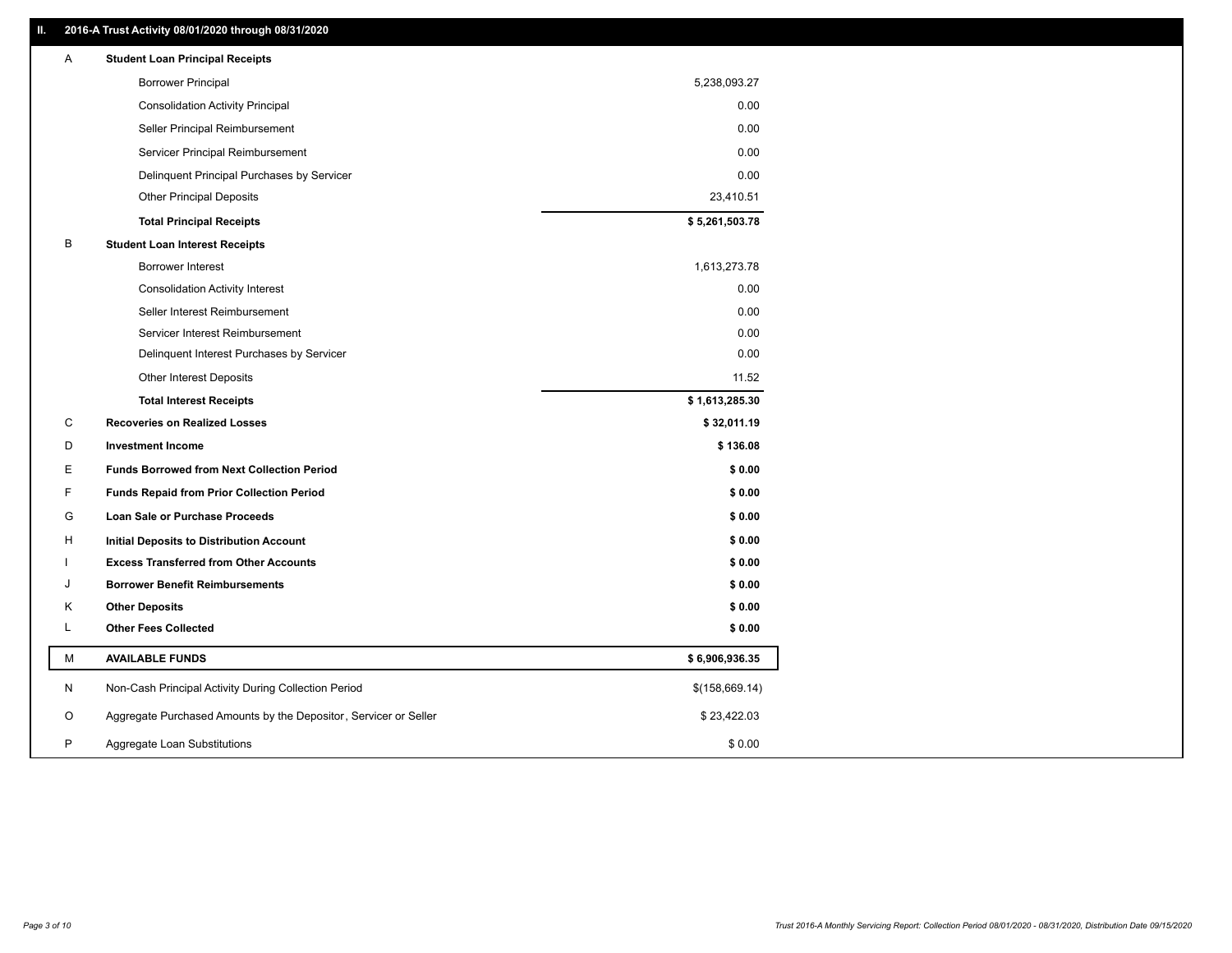|                   | <b>Loans by Repayment Status</b> |                          |         |                                                                  |                |                            |                          |         |                                                           |                |                            |
|-------------------|----------------------------------|--------------------------|---------|------------------------------------------------------------------|----------------|----------------------------|--------------------------|---------|-----------------------------------------------------------|----------------|----------------------------|
|                   |                                  |                          |         | 08/31/2020                                                       |                |                            |                          |         | 07/31/2020                                                |                |                            |
|                   |                                  | <b>Wtd Avg</b><br>Coupon | # Loans | <b>Principal and</b><br><b>Interest Accrued</b><br>to Capitalize | % of Principal | % of Loans in<br>Repay (1) | <b>Wtd Avg</b><br>Coupon | # Loans | Principal and<br><b>Interest Accrued</b><br>to Capitalize | % of Principal | % of Loans in<br>Repay (1) |
| INTERIM:          | IN SCHOOL                        | 8.90%                    | 729     | \$12,176,630.01                                                  | 3.809%         | $-$ %                      | 8.88%                    | 769     | \$12,701,852.98                                           | 3.909%         | $-$ %                      |
|                   | GRACE                            | 8.82%                    | 458     | \$7,767,433.56                                                   | 2.430%         | $-$ %                      | 8.83%                    | 425     | \$7,226,589.31                                            | 2.224%         | $-$ %                      |
|                   | <b>DEFERMENT</b>                 | 8.51%                    | 1,579   | \$21,470,449.97                                                  | 6.716%         | $-$ %                      | 8.52%                    | 1,612   | \$21,668,409.27                                           | 6.668%         | $-$ %                      |
| <b>REPAYMENT:</b> | <b>CURRENT</b>                   | 7.50%                    | 23,491  | \$245,300,371.53                                                 | 76.728%        | 88.146%                    | 7.48%                    | 23,730  | \$247,785,394.96                                          | 76.252%        | 87.446%                    |
|                   | 31-60 DAYS DELINQUENT            | 8.09%                    | 514     | \$7,193,084.56                                                   | 2.250%         | 2.585%                     | 8.07%                    | 394     | \$5,470,513.05                                            | 1.683%         | 1.931%                     |
|                   | 61-90 DAYS DELINQUENT            | 8.25%                    | 194     | \$2,874,962.42                                                   | 0.899%         | 1.033%                     | 8.19%                    | 189     | \$2,700,331.24                                            | 0.831%         | 0.953%                     |
|                   | > 90 DAYS DELINQUENT             | 8.66%                    | 131     | \$2,115,824.94                                                   | 0.662%         | 0.760%                     | 8.99%                    | 125     | \$1,961,375.89                                            | 0.604%         | 0.692%                     |
|                   | <b>FORBEARANCE</b>               | 7.92%                    | 1,450   | \$20,804,483.93                                                  | 6.507%         | 7.476%                     | 7.96%                    | 1,789   | \$25,440,236.01                                           | 7.829%         | 8.978%                     |
| <b>TOTAL</b>      |                                  |                          | 28,546  | \$319,703,240.92                                                 | 100.00%        | 100.00%                    |                          | 29,033  | \$324,954,702.71                                          | 100.00%        | 100.00%                    |

Percentages may not total 100% due to rounding  $\star$ 

1 Loans classified in "Repayment" include any loan for which interim interest only, \$25 fixed payments or full principal and interest payments are due.

|                         |                                                                                                                              |                          |         |                                                           | <b>Loans by Borrower Status</b> |                                |                          |         |                                                           |                |                                |
|-------------------------|------------------------------------------------------------------------------------------------------------------------------|--------------------------|---------|-----------------------------------------------------------|---------------------------------|--------------------------------|--------------------------|---------|-----------------------------------------------------------|----------------|--------------------------------|
|                         |                                                                                                                              |                          |         | 08/31/2020                                                |                                 |                                |                          |         | 07/31/2020                                                |                |                                |
|                         |                                                                                                                              | <b>Wtd Avg</b><br>Coupon | # Loans | Principal and<br><b>Interest Accrued</b><br>to Capitalize | % of Principal                  | % of Loans in<br>P&I Repay (2) | <b>Wtd Avg</b><br>Coupon | # Loans | Principal and<br><b>Interest Accrued</b><br>to Capitalize | % of Principal | % of Loans in<br>P&I Repay (2) |
| INTERIM:                | IN SCHOOL                                                                                                                    | 8.53%                    | 1,417   | \$21,988,104.69                                           | 6.878%                          | $-$ %                          | 8.51%                    | 1,495   | \$22,979,088.12                                           | 7.071%         | $-$ %                          |
|                         | <b>GRACE</b>                                                                                                                 | 8.47%                    | 891     | \$14,636,173.92                                           | 4.578%                          | $-$ %                          | 8.47%                    | 840     | \$13,839,706.49                                           | 4.259%         | $-$ %                          |
|                         | <b>DEFERMENT</b>                                                                                                             | 8.09%                    | 3,009   | \$39,893,134.55                                           | 12.478%                         | $-$ %                          | 8.11%                    | 3,045   | \$39,664,317.90                                           | 12.206%        | $-$ %                          |
| P&I REPAYMENT:          | <b>CURRENT</b>                                                                                                               | 7.45%                    | 20,966  | \$210,713,330.91                                          | 65.909%                         | 86.647%                        | 7.42%                    | 21,173  | \$213,092,388.19                                          | 65.576%        | 85.761%                        |
|                         | 31-60 DAYS DELINQUENT                                                                                                        | 8.06%                    | 493     | \$6,738,722.78                                            | 2.108%                          | 2.771%                         | 8.04%                    | 381     | \$5,325,137.42                                            | 1.639%         | 2.143%                         |
|                         | 61-90 DAYS DELINQUENT                                                                                                        | 8.24%                    | 192     | \$2,857,053.28                                            | 0.894%                          | 1.175%                         | 8.20%                    | 186     | \$2,675,082.47                                            | 0.823%         | 1.077%                         |
|                         | > 90 DAYS DELINQUENT                                                                                                         | 8.69%                    | 128     | \$2,072,236.86                                            | 0.648%                          | 0.852%                         | 9.01%                    | 124     | \$1,938,746.11                                            | 0.597%         | 0.780%                         |
|                         | FORBEARANCE                                                                                                                  | 7.92%                    | 1,450   | \$20,804,483.93                                           | 6.507%                          | 8.555%                         | 7.96%                    | 1,789   | \$25,440,236.01                                           | 7.829%         | 10.239%                        |
| <b>TOTAL</b><br>$\star$ | Percentages may not total 100% due to rounding                                                                               |                          | 28,546  | \$319,703,240.92                                          | 100.00%                         | 100.00%                        |                          | 29,033  | \$324,954,702.71                                          | 100.00%        | 100.00%                        |
|                         | 2 Loans classified in "P&I Repayment" includes only those loans for which scheduled principal and interest payments are due. |                          |         |                                                           |                                 |                                |                          |         |                                                           |                |                                |

WAC reflects WAC3 To conform with company standard reporting these sections now include Princial and Interest Accrued to Capitalize .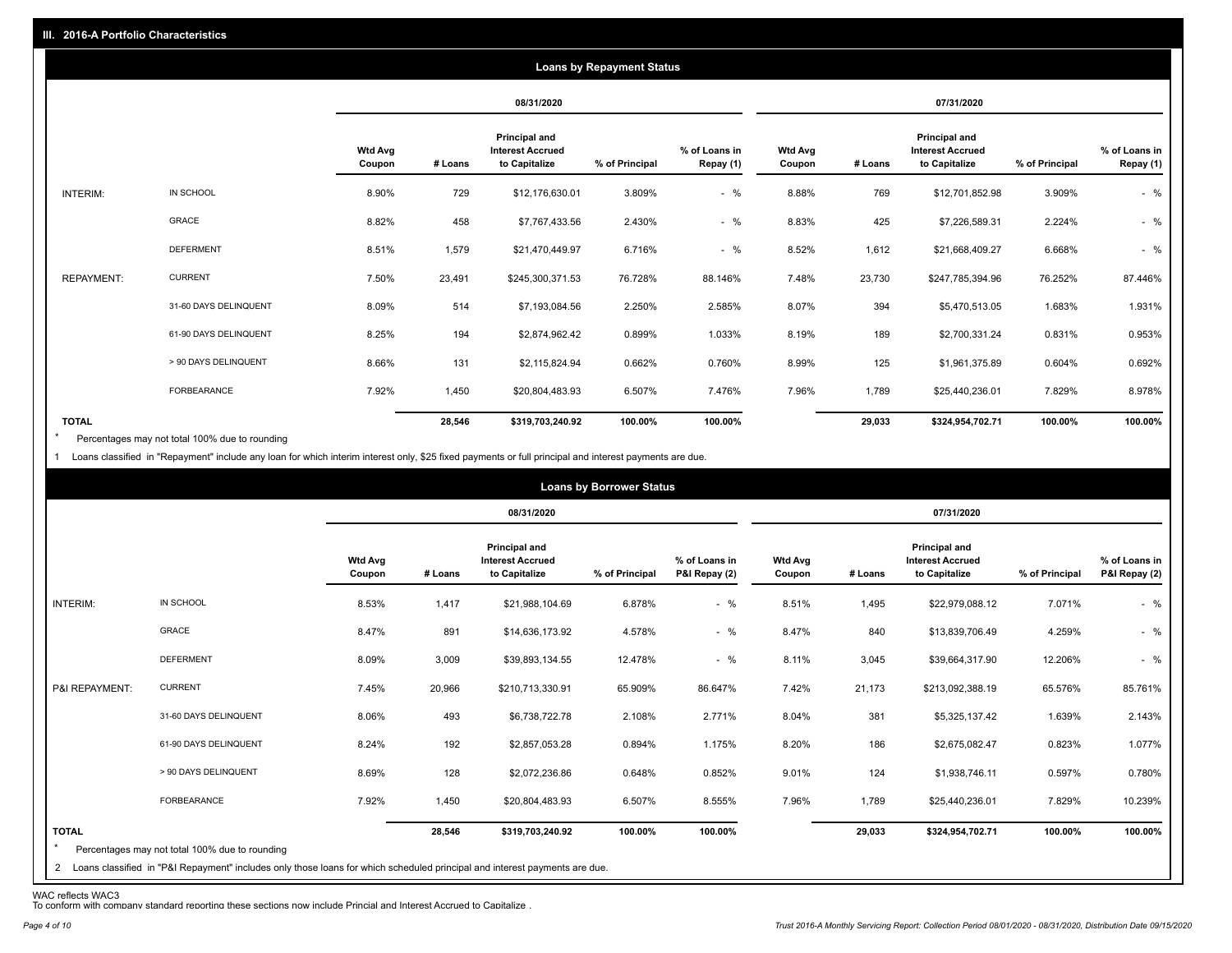|                                                               | 8/31/2020        | 7/31/2020        |  |
|---------------------------------------------------------------|------------------|------------------|--|
| Pool Balance                                                  | \$319,703,240.92 | \$324,954,702.71 |  |
| Total # Loans                                                 | 28,546           | 29,033           |  |
| Total # Borrowers                                             | 27,548           | 28,011           |  |
| Weighted Average Coupon                                       | 7.79%            | 7.78%            |  |
| Weighted Average Remaining Term                               | 126.17           | 126.26           |  |
| Percent of Pool - Cosigned                                    | 93.1%            | 93.1%            |  |
| Percent of Pool - Non Cosigned                                | 6.9%             | 6.9%             |  |
| Borrower Interest Accrued for Period                          | \$2,011,618.36   | \$2,038,329.74   |  |
| Outstanding Borrower Interest Accrued                         | \$15,965,244.13  | \$15,936,924.21  |  |
| Gross Principal Realized Loss - Periodic *                    | \$480,023.62     | \$195,675.35     |  |
| Gross Principal Realized Loss - Cumulative *                  | \$21,666,316.27  | \$21,186,292.65  |  |
| Recoveries on Realized Losses - Periodic                      | \$32,011.19      | \$29,416.06      |  |
| Recoveries on Realized Losses - Cumulative                    | \$3,343,112.07   | \$3,311,100.88   |  |
| Net Losses - Periodic                                         | \$448,012.43     | \$166,259.29     |  |
| Net Losses - Cumulative                                       | \$18,323,204.20  | \$17,875,191.77  |  |
| Non-Cash Principal Activity - Capitalized Interest            | \$322,356.55     | \$1,122,326.42   |  |
| Since Issued Total Constant Prepayment Rate (CPR) (1)         | 9.72%            | 9.76%            |  |
| <b>Loan Substitutions</b>                                     | \$0.00           | \$0.00           |  |
| <b>Cumulative Loan Substitutions</b>                          | \$0.00           | \$0.00           |  |
| <b>Unpaid Servicing Fees</b>                                  | \$0.00           | \$0.00           |  |
| <b>Unpaid Administration Fees</b>                             | \$0.00           | \$0.00           |  |
| <b>Unpaid Carryover Servicing Fees</b>                        | \$0.00           | \$0.00           |  |
| Note Interest Shortfall                                       | \$0.00           | \$0.00           |  |
| Loans in Modification                                         | \$27,856,220.90  | \$28,658,292.47  |  |
| % of Loans in Modification as a % of Loans in Repayment (P&I) | 12.53%           | 12.85%           |  |
|                                                               |                  |                  |  |
| % Annualized Gross Principal Realized Loss - Periodic as a %  |                  |                  |  |
| of Loans in Repayment (P&I) * 12                              | 2.59%            | 1.05%            |  |
| % Gross Principal Realized Loss - Cumulative as a % of        |                  |                  |  |
| Original Pool Balance                                         | 3.50%            | 3.43%            |  |
|                                                               |                  |                  |  |

\* In accordance with the Servicer's current policies and procedures, after September 1, 2017 loans subject to bankruptcy claims generally will not be reported as a charged- off unless and until they are delinquent for 120

(1) For additional information, see 'Since Issued CPR Methodology' found on page 11 of this report.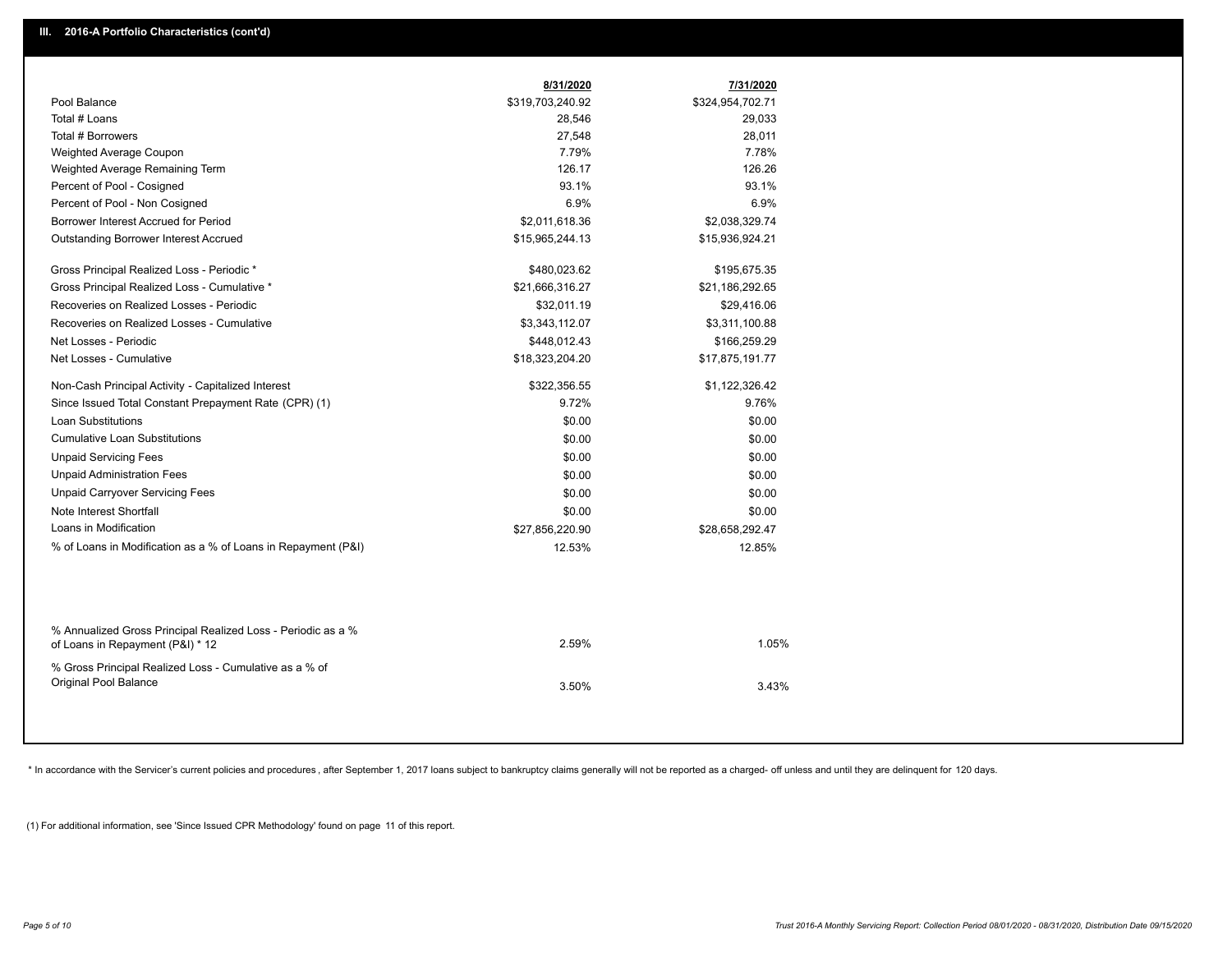#### **Loan Program**  A

|                                    | Weighted<br><b>Average Coupon</b> | # LOANS | <b>\$ AMOUNT</b> | $%$ *    |
|------------------------------------|-----------------------------------|---------|------------------|----------|
| - Smart Option Interest-Only Loans | 6.71%                             | 6,090   | \$47,073,618.27  | 14.724%  |
| - Smart Option Fixed Pay Loans     | 7.74%                             | 7,681   | \$102,758,297.67 | 32.142%  |
| - Smart Option Deferred Loans      | 7.97%                             | 14,775  | \$169,871,324.98 | 53.134%  |
| - Other Loan Programs              | $0.00\%$                          | 0       | \$0.00           | 0.000%   |
| <b>Total</b>                       | 7.71%                             | 28,546  | \$319,703,240.92 | 100.000% |

\* Percentages may not total 100% due to rounding

B

C

**Index Type**

|                       | Weighted<br><b>Average Coupon</b> | # LOANS | <b>\$ AMOUNT</b> | $%$ *     |
|-----------------------|-----------------------------------|---------|------------------|-----------|
| - Fixed Rate Loans    | 7.65%                             | 6,210   | \$80,270,074.47  | 25.108%   |
| - LIBOR Indexed Loans | 7.73%                             | 22,336  | \$239,433,166.45 | 74.892%   |
| - Other Index Rates   | $0.00\%$                          | 0       | \$0.00           | $0.000\%$ |
| Total                 | 7.71%                             | 28,546  | \$319,703,240.92 | 100.000%  |

\* Percentages may not total 100% due to rounding

# **Weighted Average Recent FICO**

| $0 - 639$<br>640 - 669<br>670 - 699 | 2,160<br>1,865<br>2,891 | \$25,971,389.32<br>\$20,848,920.13 | 8.124%<br>6.521% |
|-------------------------------------|-------------------------|------------------------------------|------------------|
|                                     |                         |                                    |                  |
|                                     |                         |                                    |                  |
|                                     |                         | \$31,937,141.02                    | 9.990%           |
| 700 - 739                           | 5,865                   | \$68,405,108.13                    | 21.396%          |
| $740 +$                             | 15,764                  | \$172,536,292.85                   | 53.968%          |
| N/A <sup>(1)</sup>                  |                         | \$4,389.47                         | 0.001%           |
| <b>Total</b>                        | 28,546                  | \$319,703,240.92                   | 100.000%         |

WAC reflects WAC3

To conform with company standard reporting these sections now include Princial and Interest Accrued to Capitalize .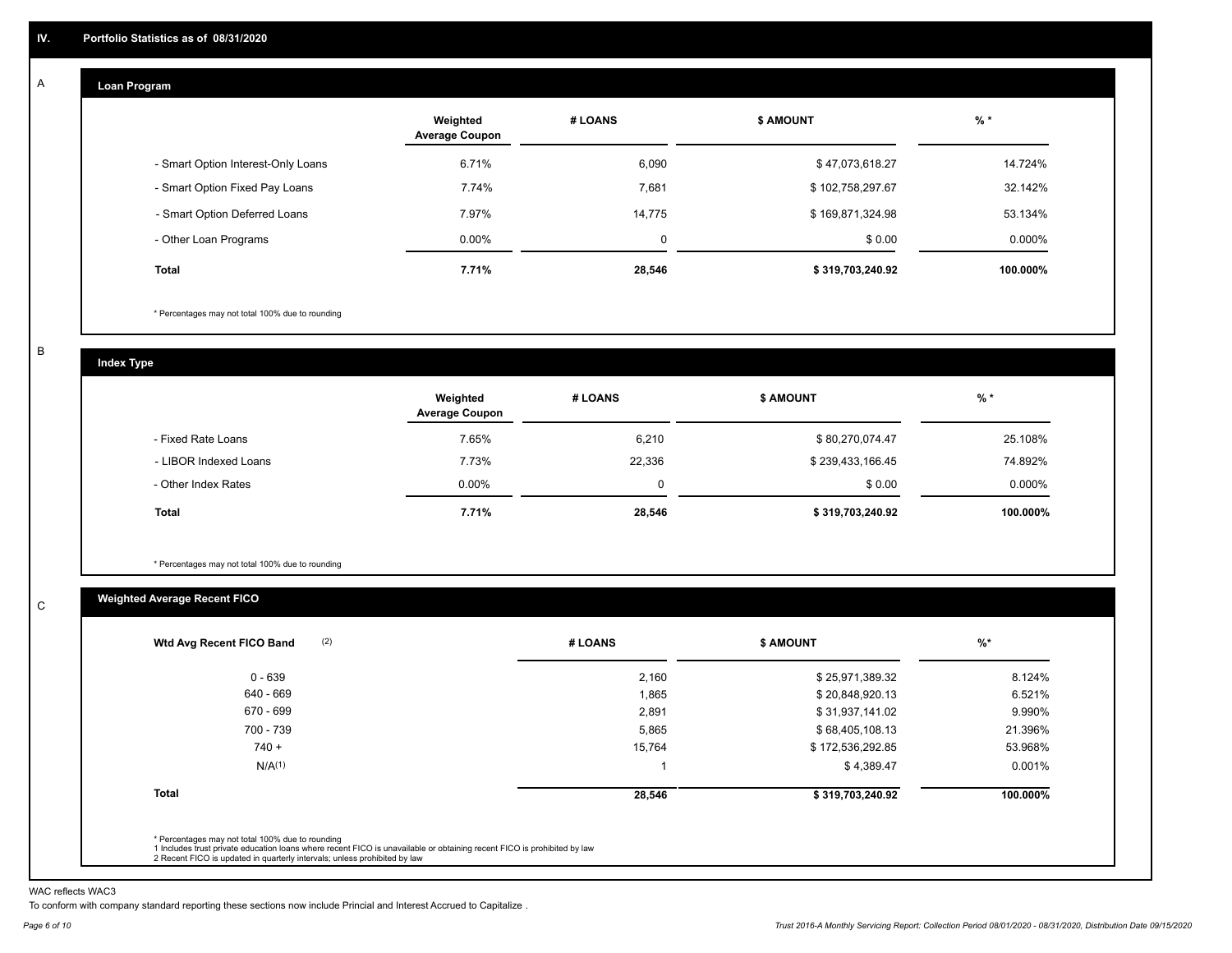| А. | <b>Reserve Account</b>                                                                  |                  |
|----|-----------------------------------------------------------------------------------------|------------------|
|    | Specified Reserve Account Balance                                                       | \$1,557,854.00   |
|    | Actual Reserve Account Balance                                                          | \$1,557,854.00   |
| В. | <b>Principal Distribution Amount</b>                                                    |                  |
|    | Class A Notes Outstanding<br>i.                                                         | \$177,468,291.90 |
|    | ii.<br>Pool Balance                                                                     | \$319,703,240.92 |
|    | First Priority Principal Distribution Amount (i - ii)<br>iii.                           | \$0.00           |
|    | Class A and B Notes Outstanding<br>iv.                                                  | \$227,468,291.90 |
|    | First Priority Principal Distribution Amount<br>V.                                      | \$0.00           |
|    | Pool Balance<br>vi.                                                                     | \$319,703,240.92 |
|    | Specified Overcollateralization Amount<br>vii.                                          | \$95,910,972.28  |
|    | Regular Principal Distribution Amount (if (iv > 0, (iv - v) - (vi - vii))<br>viii.      | \$3,676,023.26   |
|    | Pool Balance<br>ix.                                                                     | \$319,703,240.92 |
|    | 10% of Initial Pool Balance<br>х.                                                       | \$61,822,914.68  |
|    | <b>First Priority Principal Distribution Amount</b><br>xi.                              | \$0.00           |
|    | Regular Principal Distribution Amount<br>xii.                                           | \$3,676,023.26   |
|    | Available Funds (after payment of waterfall items A through I)<br>xiii.                 | \$2,568,728.94   |
|    | Additional Principal Distribution Amount (if(vi <= x,min(xiii, vi - xi - xii)))<br>xiv. | \$0.00           |
| c. | R-2 Certificate                                                                         |                  |
|    | <b>Previous Notional Balance</b>                                                        | \$37,490,591.00  |
|    | Shortfall of Principal                                                                  | \$0.00           |
|    | Shortfall of Interest                                                                   | \$0.00           |
|    | <b>Current Notional Balance</b>                                                         | \$37,490,591.00  |
|    | Excess Distribution Allocated (1)                                                       | \$724,388.80     |

1. Until the notional amount of the R-2 Certificate is reduced to zero and if there is excess cash through the distribution available it will be distributed to the R-2 Certificate, otherwise the amount will be zero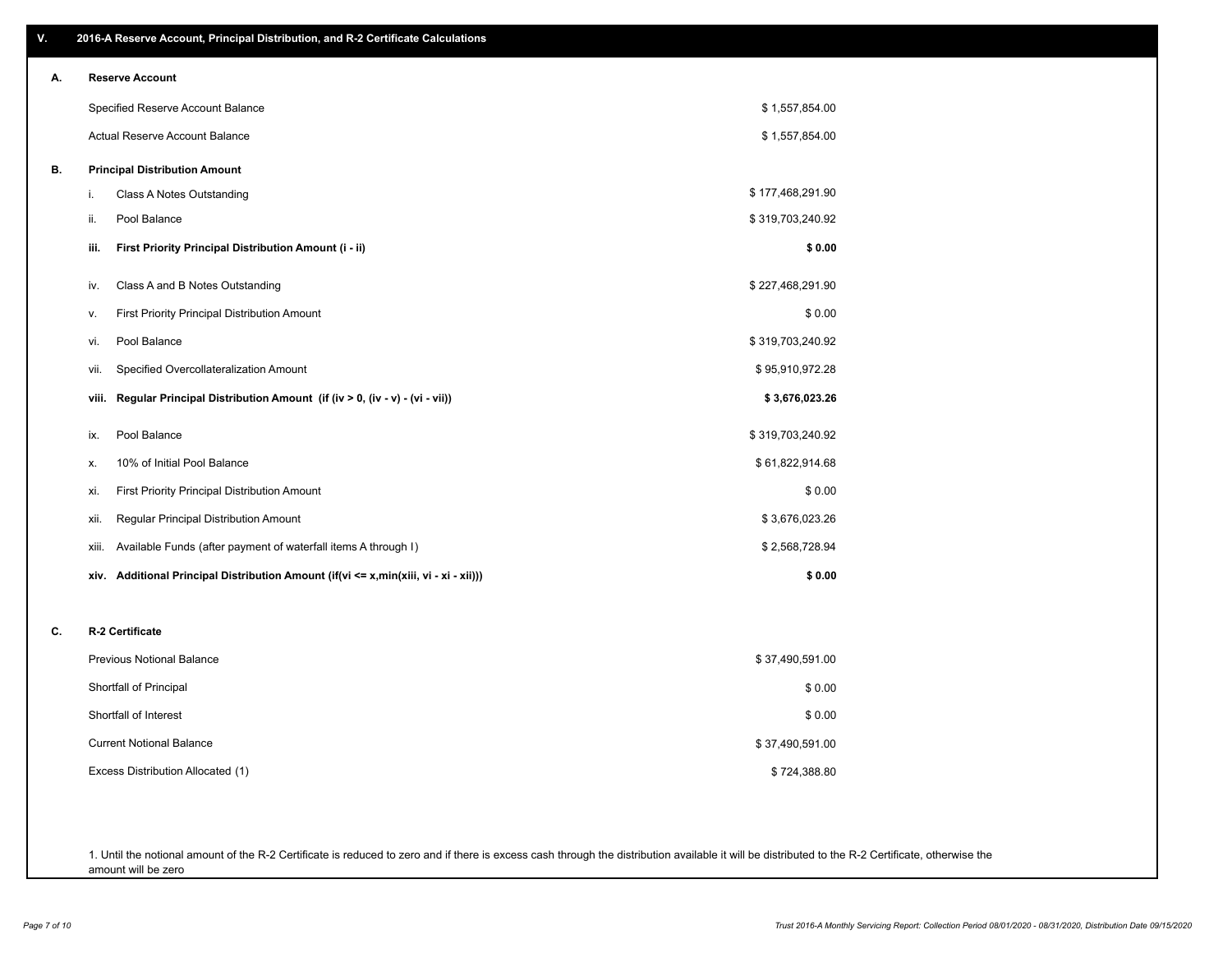|    |                                                         | Paid           | <b>Funds Balance</b> |
|----|---------------------------------------------------------|----------------|----------------------|
|    | <b>Total Available Funds</b>                            |                | \$6,906,936.35       |
| A  | <b>Trustee Fees</b>                                     | \$0.00         | \$6,906,936.35       |
| В  | <b>Servicing Fees</b>                                   | \$208,896.88   | \$6,698,039.47       |
| C  | i. Administration Fees                                  | \$8,333.00     | \$6,689,706.47       |
|    | ii. Unreimbursed Administrator Advances plus any Unpaid | \$0.00         | \$6,689,706.47       |
| D  | Class A Noteholders Interest Distribution Amount        | \$337,739.66   | \$6,351,966.81       |
| Е  | <b>First Priority Principal Payment</b>                 | \$0.00         | \$6,351,966.81       |
| F. | Class B Noteholders Interest Distribution Amount        | \$107,214.61   | \$6,244,752.20       |
| G  | Reinstatement Reserve Account                           | \$0.00         | \$6,244,752.20       |
| H  | <b>Regular Principal Distribution</b>                   | \$3,676,023.26 | \$2,568,728.94       |
|    | <b>Carryover Servicing Fees</b>                         | \$0.00         | \$2,568,728.94       |
| J  | Additional Principal Distribution Amount                | \$0.00         | \$2,568,728.94       |
| Κ  | Unpaid Expenses of Trustee                              | \$0.00         | \$2,568,728.94       |
| L  | Unpaid Expenses of Administrator                        | \$0.00         | \$2,568,728.94       |
| M  | i. Remaining Funds to the R-1 Certificateholder(s)      | \$1,844,340.14 | \$724,388.80         |
|    | ii. Remaining Funds to the R-2 Certificateholder(s)     | \$724,388.80   | \$0.00               |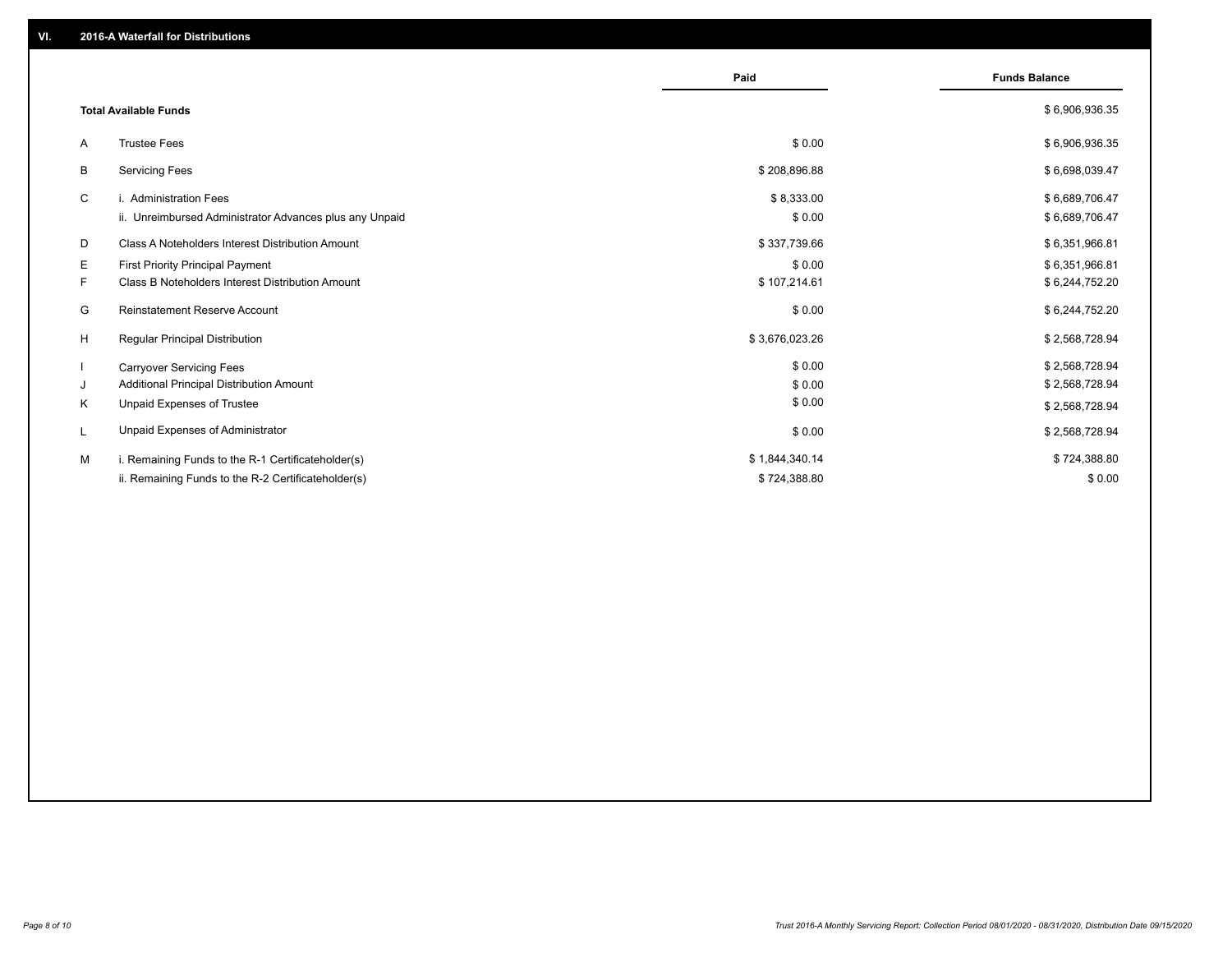# **VII. 2016-A Distributions**

| <b>Distribution Amounts</b>                                |                         |                         |                         |
|------------------------------------------------------------|-------------------------|-------------------------|-------------------------|
|                                                            | A <sub>2</sub> A        | A <sub>2</sub> B        | в                       |
| Cusip/Isin                                                 | 78449FAB7               | 78449FAC5               | 78449FAD3               |
| <b>Beginning Balance</b>                                   | \$109,909,339.87        | \$67,558,952.03         | \$50,000,000.00         |
| Index                                                      | <b>FIXED</b>            | <b>LIBOR</b>            | <b>LIBOR</b>            |
| Spread/Fixed Rate                                          | 2.70%                   | 1.50%                   | 2.50%                   |
| Record Date (Days Prior to Distribution)                   | 1 NEW YORK BUSINESS DAY | 1 NEW YORK BUSINESS DAY | 1 NEW YORK BUSINESS DAY |
| Accrual Period Begin                                       | 8/15/2020               | 8/17/2020               | 8/17/2020               |
| <b>Accrual Period End</b>                                  | 9/15/2020               | 9/15/2020               | 9/15/2020               |
| Daycount Fraction                                          | 0.08333333              | 0.08055556              | 0.08055556              |
| Interest Rate*                                             | 2.70000%                | 1.66188%                | 2.66188%                |
| <b>Accrued Interest Factor</b>                             | 0.002250000             | 0.001338737             | 0.002144292             |
| <b>Current Interest Due</b>                                | \$247,296.01            | \$90,443.65             | \$107,214.61            |
| Interest Shortfall from Prior Period Plus Accrued Interest | $\mathsf{\$}$ -         | $\mathcal{S}$ -         | $\mathsf{\$}$ -         |
| <b>Total Interest Due</b>                                  | \$247,296.01            | \$90,443.65             | \$107,214.61            |
| <b>Interest Paid</b>                                       | \$247,296.01            | \$90,443.65             | \$107,214.61            |
| <b>Interest Shortfall</b>                                  | $\mathsf{\$}$ -         | $\mathsf{\$}$ -         | $\mathsf{\$}$ -         |
| <b>Principal Paid</b>                                      | \$2,276,628.04          | \$1,399,395.22          | $$ -$                   |
| <b>Ending Principal Balance</b>                            | \$107,632,711.83        | \$66,159,556.81         | \$50,000,000.00         |
| Paydown Factor                                             | 0.010443248             | 0.010443248             | 0.000000000             |
| <b>Ending Balance Factor</b>                               | 0.493728036             | 0.493728036             | 1.000000000             |

\* Pay rates for Current Distribution. For the interest rates applicable to the next distribution date, please see https://www.salliemae.com/about/investors/data/SMBabrate.txt.